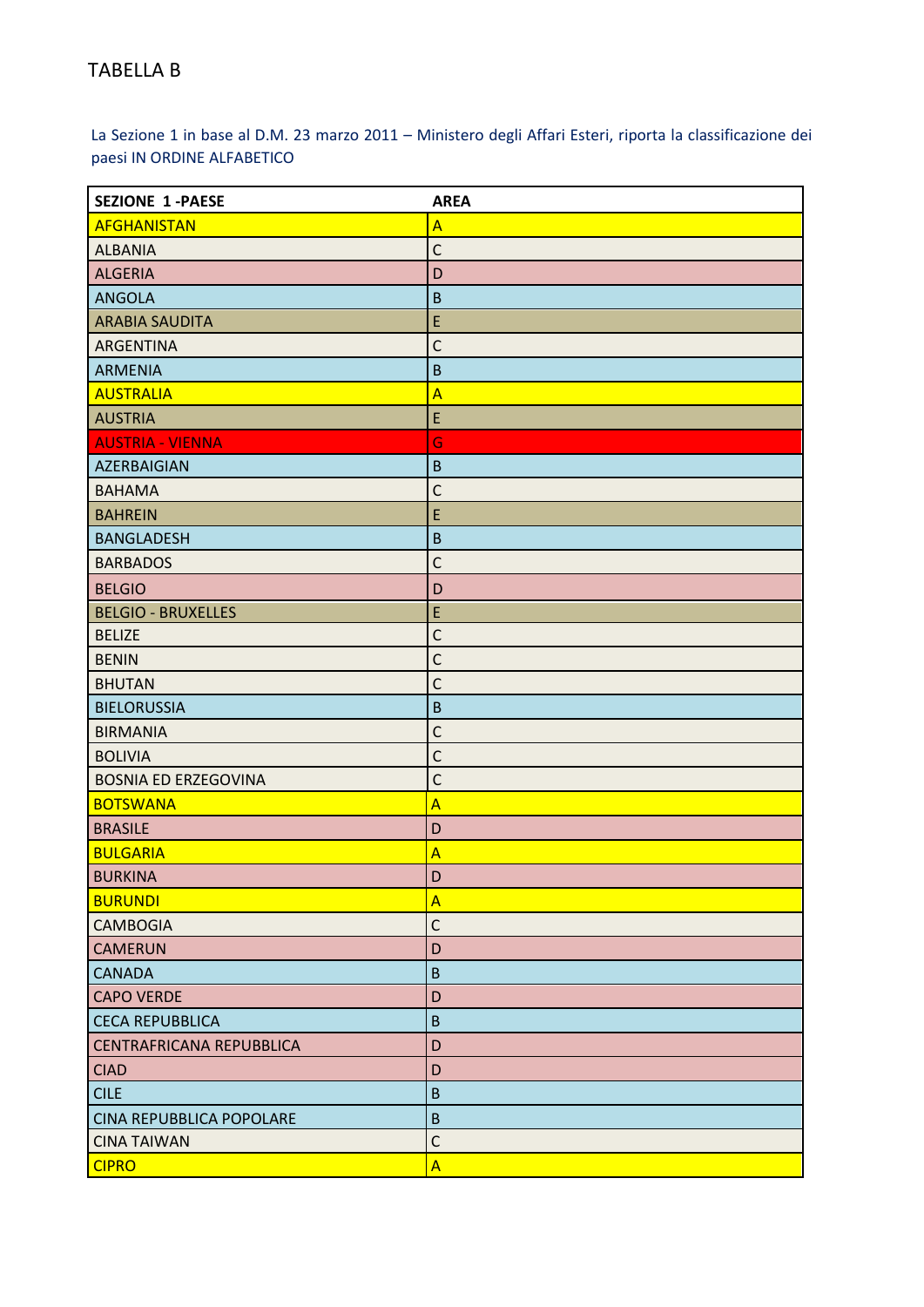| <b>COLOMBIA</b>               | $\mathsf{C}$            |
|-------------------------------|-------------------------|
| <b>COMORE</b>                 | $\overline{A}$          |
| <b>CONGO</b>                  | D                       |
| <b>CONGO (EX ZAIRE)</b>       | D                       |
| <b>COREA DEL NORD</b>         | $\mathsf{C}$            |
| <b>COREA DEL SUD</b>          | $\mathsf{C}$            |
| <b>COSTA D'AVORIO</b>         | D                       |
| <b>COSTA RICA</b>             | $\sf B$                 |
| <b>CROAZIA</b>                | $\mathsf{C}$            |
| <b>CUBA</b>                   | $\sf B$                 |
| <b>DANIMARCA</b>              | $\mathsf{C}$            |
| <b>DOMINICA</b>               | $\mathsf{C}$            |
| DOMINICANA REPUBBLICA         | $\mathsf{C}$            |
| <b>ECUADOR</b>                | $\mathsf{C}$            |
| <b>EGITTO</b>                 | $\sf B$                 |
| <b>EL SALVADOR</b>            | $\mathsf{C}$            |
| <b>EMIRATI ARABI UNITI</b>    | E                       |
| <b>ERITREA</b>                | $\overline{\mathsf{A}}$ |
| <b>ESTONIA</b>                | $\sf B$                 |
| <b>ETIOPIA</b>                | $\overline{\mathsf{A}}$ |
| <b>FIGI</b>                   | $\overline{B}$          |
| <b>FILIPPINE</b>              | $\mathsf{C}$            |
| <b>FINLANDIA</b>              | $\overline{B}$          |
| FINLANDIA - HELSINKI          | $\overline{B}$          |
| <b>FRANCIA</b>                | $\mathsf{C}$            |
| <b>FRANCIA - PARIGI</b>       | D                       |
| <b>GABON</b>                  | D                       |
| <b>GAMBIA</b>                 | D                       |
| <b>GEORGIA</b>                | $\overline{B}$          |
| <b>GERMANIA</b>               | F                       |
| <b>GERMANIA - BERLINO</b>     | G                       |
| <b>GERMANIA - BONN</b>        | G                       |
| <b>GHANA</b>                  | D                       |
| <b>GIAMAICA</b>               | $\sf B$                 |
| <b>GIAPPONE</b>               | E                       |
| <b>GIAPPONE - TOKIO</b>       | Ġ                       |
| <b>GIBUTI</b>                 | A                       |
| <b>GIORDANIA</b>              | $\mathsf{C}$            |
| <b>GRAN BRETAGNA</b>          | $\mathsf{C}$            |
| <b>GRAN BRETAGNA - LONDRA</b> | D                       |
| <b>GRECIA</b>                 | $\overline{A}$          |
| <b>GRENADA</b>                | $\mathsf{C}$            |
| <b>GUATEMALA</b>              | $\sf B$                 |
| <b>GUINEA</b>                 | D                       |
| <b>GUINEA BISSAU</b>          | D                       |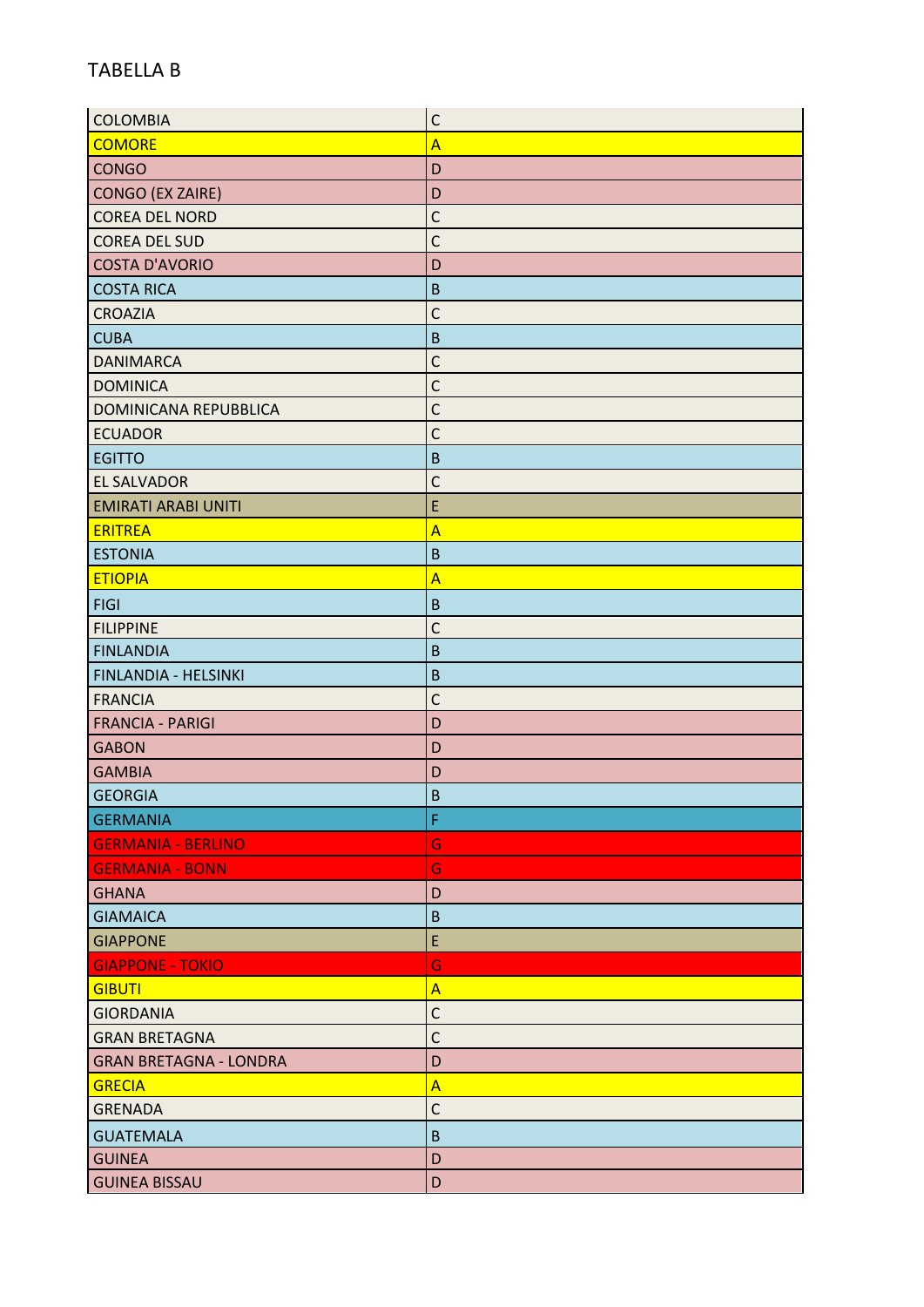| <b>GUINEA EQUATORIALE</b> | D              |
|---------------------------|----------------|
| <b>GUYANA</b>             | D              |
| <b>HAITI</b>              | $\mathsf{C}$   |
| <b>HONDURAS</b>           | $\sf B$        |
| <b>HONG KONG</b>          | $\mathsf C$    |
| <b>INDIA</b>              | $\overline{B}$ |
| <b>INDONESIA</b>          | $\mathsf C$    |
| <b>IRAN</b>               | $\overline{A}$ |
| <b>IRAQ</b>               | $\mathsf B$    |
| <b>IRLANDA</b>            | $\mathsf B$    |
| <b>ISLANDA</b>            | $\overline{B}$ |
| <b>ISRAELE</b>            | $\mathsf{C}$   |
| <b>KAZAKISTAN</b>         | $\mathsf B$    |
| <b>KENIA</b>              | $\mathsf B$    |
| <b>KIRGHIZISTAN</b>       | $\mathsf B$    |
| <b>KIRIBATI</b>           | $\sf B$        |
| <b>KUWAIT</b>             | E              |
| <b>LAOS</b>               | D              |
| <b>LESOTHO</b>            | $\sf B$        |
| <b>LETTONIA</b>           | $\overline{B}$ |
| <b>LIBANO</b>             | G              |
| <b>LIBANO</b>             | G              |
| LIBERIA                   | $\mathsf C$    |
| <b>LIBIA</b>              | D              |
| <b>LIECTHENSTEIN</b>      | G              |
| <b>LITUANIA</b>           | $\sf B$        |
| <b>LUSSEMBURGO</b>        | D              |
| <b>MACEDONIA</b>          | $\overline{C}$ |
| <b>MADAGASCAR</b>         | $\mathsf B$    |
| <b>MALAWI</b>             | $\sf B$        |
| <b>MALAYSIA</b>           | $\mathsf{C}$   |
| <b>MALDIVE</b>            | $\sf B$        |
| <b>MALI</b>               | D              |
| <b>MALTA</b>              | $\overline{A}$ |
| <b>MAROCCO</b>            | $\mathsf{C}$   |
| <b>MAURITANIA</b>         | D              |
| <b>MAURIZIO</b>           | $\sf B$        |
| <b>MESSICO</b>            | $\mathsf B$    |
| <b>MOLDAVIA</b>           | $\sf B$        |
| <b>MONACO PRINCIPATO</b>  | $\mathsf B$    |
| <b>MONGOLIA</b>           | $\mathsf C$    |
| <b>MOZAMBICO</b>          | $\overline{A}$ |
| <b>NAMIBIA</b>            | $\sf B$        |
| <b>NAURU REP.</b>         | $\overline{A}$ |
| <b>NEPAL</b>              | $\sf B$        |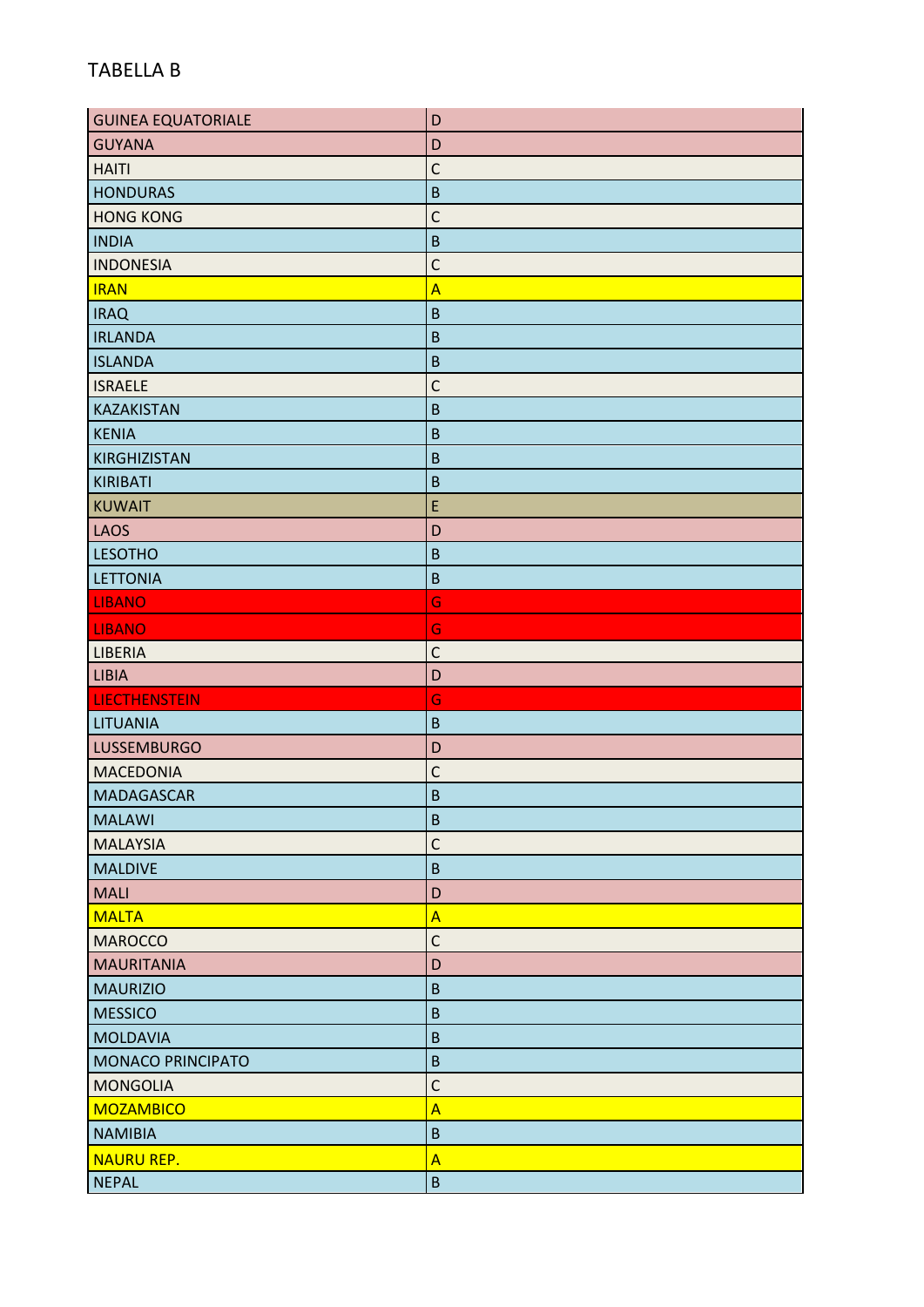| <b>NICARAGUA</b>                | $\mathsf{C}$            |
|---------------------------------|-------------------------|
| <b>NIGER</b>                    | D                       |
| <b>NIGERIA</b>                  | D                       |
| <b>NORVEGIA</b>                 | $\mathsf{C}$            |
| NUOVA CALEDONIA                 | B                       |
| NUOVA ZELANDA                   | $\overline{B}$          |
| <b>OMAN</b>                     | E                       |
| <b>PAESI BASSI</b>              | F                       |
| <b>PAKISTAN</b>                 | $\mathsf B$             |
| <b>PANAMA</b>                   | C                       |
| <b>PAPUA NUOVA GUINEA</b>       | $\overline{A}$          |
| PARAGUAY                        | $\mathsf{C}$            |
| PERU'                           | $\mathsf{C}$            |
| <b>POLONIA</b>                  | $\mathsf B$             |
| <b>PORTOGALLO</b>               | $\overline{A}$          |
| <b>QATAR</b>                    | E                       |
| <b>ROMANIA</b>                  | $\overline{\mathsf{A}}$ |
| <b>RUANDA</b>                   | $\overline{A}$          |
| RUSSIA - FEDERAZIONE RUSSA      | $\mathsf B$             |
| RUSSIA - MOSCA                  | C                       |
| <b>SAINT - LUCIA</b>            | $\mathsf{C}$            |
| SAINT VINCENTE E GRENADINES     | C                       |
| SALOMONE                        | $\mathsf B$             |
| <b>SAMOA</b>                    | $\overline{B}$          |
| <b>SAO TOME' E PRINCIPE</b>     | D                       |
| <b>SEICELLES</b>                | $\overline{B}$          |
| <b>SENEGAL</b>                  | D                       |
| <b>SERBIA E MONTENEGRO</b>      | $\mathsf{C}$            |
| <b>SIERRA LEONE</b>             | D                       |
| <b>SINGAPORE</b>                | C                       |
| <b>SIRIA</b>                    | $\overline{\mathsf{A}}$ |
| <b>SLOVACCHIA</b>               | $\sf B$                 |
| <b>SLOVENIA</b>                 | $\mathsf{C}$            |
| <b>SOMALIA</b>                  | $\overline{\mathsf{A}}$ |
| <b>SPAGNA</b>                   | $\overline{A}$          |
| <b>SPAGNA - MADRID</b>          | $\sf B$                 |
| <b>SRI LANKA</b>                | $\mathsf B$             |
| <b>STATI UNITI - NEW YORK</b>   | F                       |
| <b>STATI UNITI - WASHINGTON</b> | F                       |
| <b>STATI UNITI D'AMERICA</b>    | E                       |
| SUDAFRICANA REPUBBLICA          | $\sf B$                 |
| <b>SUDAN</b>                    | $\mathsf{C}$            |
| <b>SURINAME</b>                 | D                       |
| <b>SVEZIA</b>                   | $\mathsf{C}$            |
| <b>SVIZZERA</b>                 | G                       |